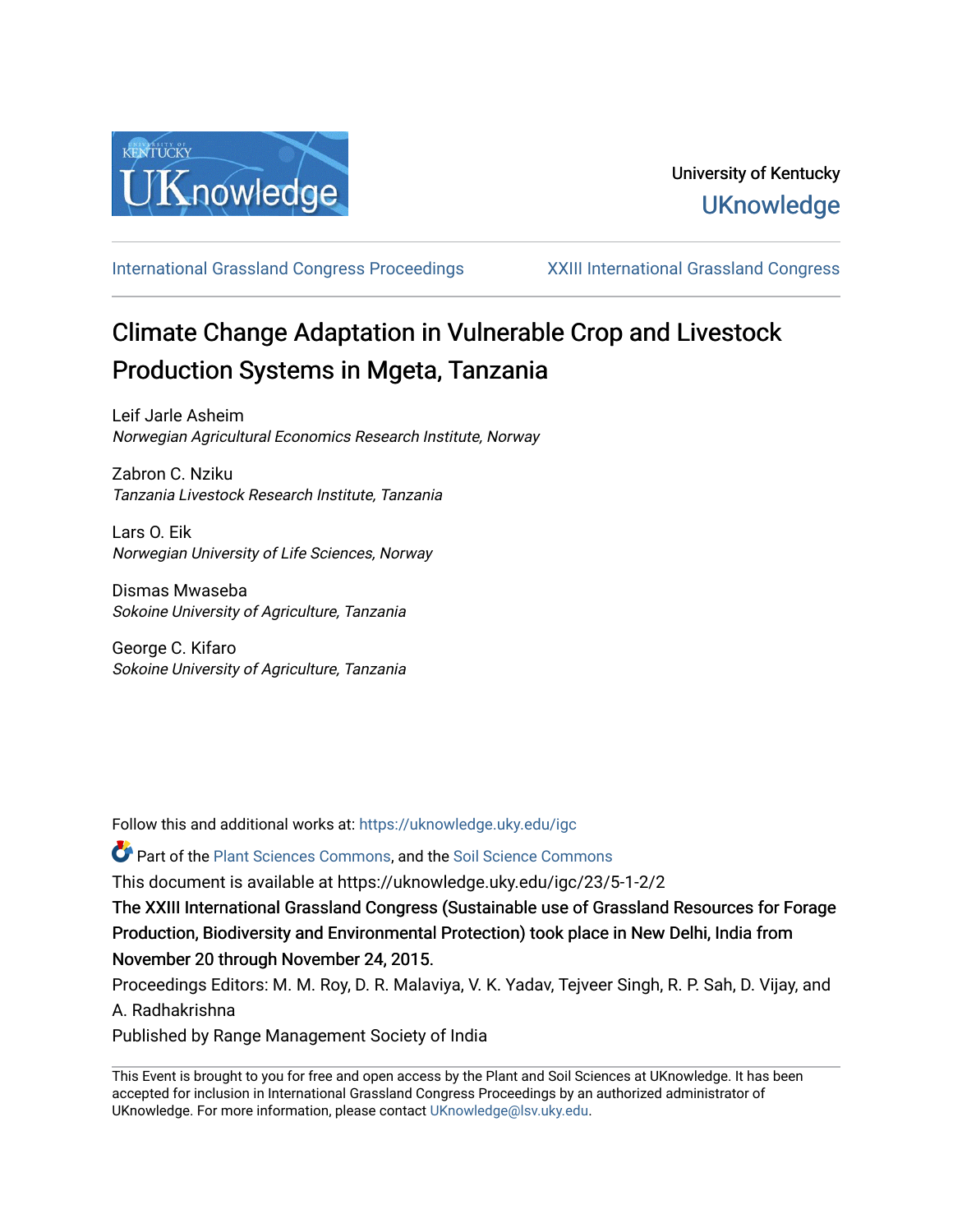## **Climate change adaptation in vulnerable crop and livestock production systems in Mgeta, Tanzania**

**Leif Jarle Asheim<sup>1</sup> \*, Zabron C. Nziku<sup>2</sup> , Lars O. Eik<sup>3</sup> , Dismas Mwaseba<sup>4</sup> , George C. Kifaro<sup>5</sup>**

<sup>1</sup>Norwegian Agricultural Economics Research Institute, Oslo, Norway  $2$ Tanzania Livestock Res. Inst., P. O. Box, 147, Sanya Juu (west), Kilimanjaro, Tanzania  $3$ Dep. of Int. Env. and Developm. Studies, Norw. Uni. of Life Sciences, Ås, Norway <sup>4</sup>Dep. of Agr. Edu., and Extension, Sokoine Uni. of Agr., P. O. Box 3000, Morogoro, Tanzania  ${}^{5}$ Dep. of Ani. Sci. and Prod., Sokoine Uni. of Agr., P. O. Box 3000, Morogoro, Tanzania \*Corresponding author e-mail: [leif-jarle.asheim@nilf.no](mailto:leif-jarle.asheim@nilf.no)

**Keywords:** Climate change, Dairy goats, Farm policy, Linear programming, Risk

#### **Introduction**

Awareness regarding effects of climate change on the environment and livelihoods is becoming more apparent than at any time before (Elisha, 2006). Among the farming systems that have attracted the attention in Tanzania, are those in Mgeta in the high altitude water catchment area in the Uluguru Mountains. Land degradation have been widely reported in Mgeta (Ponte, 2001), and is currently threatening the source of water for domestic use and livelihoods of the local communities. Increased occurrence of droughts and dry spells during the growing seasons might reinforce the problem. A robust cropping system to replace the erosion vulnerable vegetables seems needed if agriculture is to persist in the area. Farmers in Mgeta grow vegetables in pure stand and in intercropping systems on bench terraces and in steep slopes, especially tomatoes, potatoes, cabbage, beans, green peas and maize. Besides, traditional goats (free roaming) and pigs are kept for meat and manure for the vegetables. In 1988, Norwegian dairy goats were introduced and currently farmers upgrade the local goats by crossing with dairy bucks. The dairy goats are tethered or kept indoors to avoid land degradation due to overgrazing. Expanding goat milk production might be advantageous since a market for milk, or milk products such as yoghurt, can be found both locally and in the neighboring towns. In this paper a traditional cropping-livestock system with meat goats and pigs and extensive vegetable production is compared with dairy goats and more use of multi-purpose trees (MPTs) and grass and less vegetables.

#### **Materials and Methods**

Interviews with 60 farmers, guided by a pretested questionnaire, were conducted in five wards of the Mgeta division in July and August 2012. The data collected included household information, parcel characteristics, crop and livestock production characteristics, and labor requirements. The values obtained were used to parameterize a linear programming model:

Max  $Z = c'x$ , subject to $Ax \leq b, x \geq 0$ , (1)

where: Z is farm gross margin (GM), c' is a vector of marginal activity GMs, x is a vector of activity levels, A is a matrix of activity resource requirements, and b denotes a vector of resources.

Activities for tomatoes, potatoes and cabbage as well as N-fixing beans and green peas were developed for the rain (270 days from September to May), and dry (95 days from June to August) periods. The crops were grown under fruit trees, one fruit tree (plums) per  $100m^2$ . Intercropping was assumed for potatoes and green peas on homestead area (2,093 m<sup>2</sup>) and for maize and beans in the distant area  $(3,475 \text{ m}^2)$ . The family's own needs require 10% of the homestead area for tomatoes and potatoes and another 5% for cabbage. Separate constraints balance the supplies and use of purchased fertilizers and farm produced manure. The GMs were calculated in the 2012 price level with yields, prices, and work requirements according to season.

The pigs use leftovers including some of the yields from tomatoes, potatoes and fruits while other crop leftovers were used by the goats. The goats utilize grass, leaves, and branches of multipurpose trees, particularly Mulberry and L*eucaena*  leucocephala grown on homestead or communal land (418 m<sup>2</sup>). Maize bran can be purchased for supplementary feeding. All feeding values were based on Soleiman (2010) e.g. 192 MJ of energy from  $10m^2$  of grass and MPTs. The feeding of dairy goats encompass five constraints, energy and protein requirements for milk production in the two seasons, and a constraint for maintenance feed which was assumed provided by grass and MPTs. Based on Soleiman (2010) daily maintenance feed for dairy goats was calculated to 9.4 MJ of energy (50% for replacement kids) and production feed for milk to 19.9 MJ and 130 gram of protein. For meat goats values for maintenance and growth were 30% lower. For pigs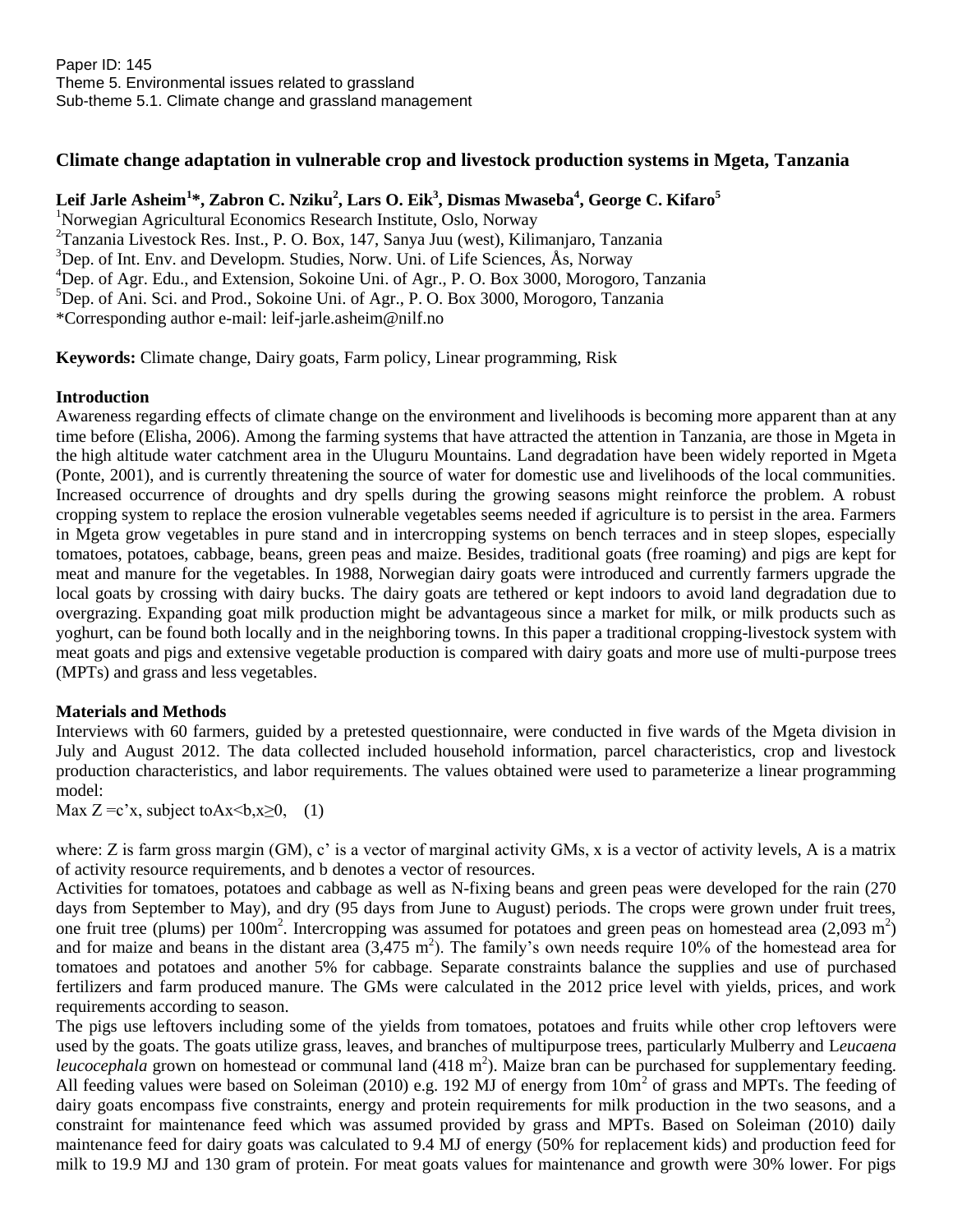35.2 MJ of energy and 155 gram of protein are assumed for maintenance and growth. The replacement rate was 0.4 for goats while piglets are purchased.

In a basic scenario all crop yields were normally distributed with SD=10%. In the climate change scenario the yields were lowered by 10% for vegetables and by 5% for the grass and MPTs since open field vegetables are especially exposed to drought following higher temperatures. The SDs would increase to 20% for crops and to 15% on grass and MPTs. The MPT system was assumed less affected since the tree canopy will limit evaporation and risk of landslides when heavy rain follows a prolonged period of drought in the steep slopes in Mgeta. The model was specified and solved in Excel, supported with Simetar (Richardson *et al*., 2008) to undertake a risk analysis.

### **Results and Discussion**

The results demonstrate extensive vegetable cropping in a basic scenario without dairy goats (Table 1). Meat goats are only profitable when utilizing communal land and farmers will keep pigs to utilize crop leftovers. The number of pigs depends on the amounts of crop leftovers, the calculations resulted in less than 0.5 pigs. When dairy goats are permitted the amounts of grass and MPTs increase and farmers also purchase considerable amounts of maize bran for the goats. Due to the need for feed, the cultivation of vegetables declines to what is necessary to provide for the needs of the farming family. Evidently, alternatives with dairy goats do better in both scenarios, in particular under climate change +21.4% compared to +13.8% in the basic scenario.

| <b>Table 1.</b> MOUCH SOLUTIONS WITH and WITHOUT GAILY GOALS IN A DASIC COMPANY TO A CHIMATE CHANGE SCCHAMO |                  |      |             |      |           |             |          |             |             |            |            |
|-------------------------------------------------------------------------------------------------------------|------------------|------|-------------|------|-----------|-------------|----------|-------------|-------------|------------|------------|
|                                                                                                             | Land use*, $m^2$ |      |             |      |           | Grass       |          | Goats       |             | Feeds,     | Farm       |
|                                                                                                             |                  |      |             |      |           | &           |          |             |             |            | GM,        |
| <b>Scenario</b>                                                                                             | Т                | P    | $\mathbf C$ | B    | <b>MB</b> | <b>MPTs</b> | Dairy    | <b>Meat</b> | <b>Pigs</b> | <b>TZS</b> | <b>TZS</b> |
| <b>Basic</b>                                                                                                |                  |      |             |      |           |             |          |             |             |            |            |
| Without<br>dairy                                                                                            | 2512             | 1423 | 251         | 2412 | 3831      | 419         | $\Omega$ | 3           | $\theta$    | 0          | 1644       |
| goats                                                                                                       |                  |      |             |      |           |             |          |             |             |            | 461        |
| With dairy goats                                                                                            | 502              | 1005 | 251         | 2119 | 2617      | 1633        | 8        | 0           | $\Omega$    | 1581       | 1871       |
|                                                                                                             |                  |      |             |      |           |             |          |             |             | 610        | 378        |
| <b>Climate change</b>                                                                                       |                  |      |             |      |           |             |          |             |             |            |            |
| dairy<br>Without                                                                                            | 2512             | 1423 | 251         | 968  | 2236      | 419         | $\Omega$ | 3           | 0           | $\Omega$   | 1487       |
| goats                                                                                                       |                  |      |             |      |           |             |          |             |             |            | 230        |
| With dairy goats                                                                                            | 502              | 1005 | 251         | 565  | 954       | 1633        | 8        | 0           | 0           | 1584       | 1805       |
|                                                                                                             |                  |      |             |      |           |             |          |             |             | 286        | 026        |

**Table 1:** Model solutions with and without dairy goats in a basic compared to a climate change scenario

\*T= Tomatoes, P=Potatoes and green Peas intercropped, C=Cabbage, B=Beans and MB= Maize and Beans intercropped (distant land)

The probability density functions (PDFs) of the farm GM (Fig. 1) indicate that one should expect considerably more income variations for vegetable production, compared to dairy goats. Change in length of growing season, extended drought, shortage of water for irrigation, and increase in crop diseases are some of the many suggested causes for the variation (Thornton *et al*., 2009).



**Fig. 1:** Probability density functions of farm GM (TZS) in the basic (BS) and climate change (CCS) scenarios.